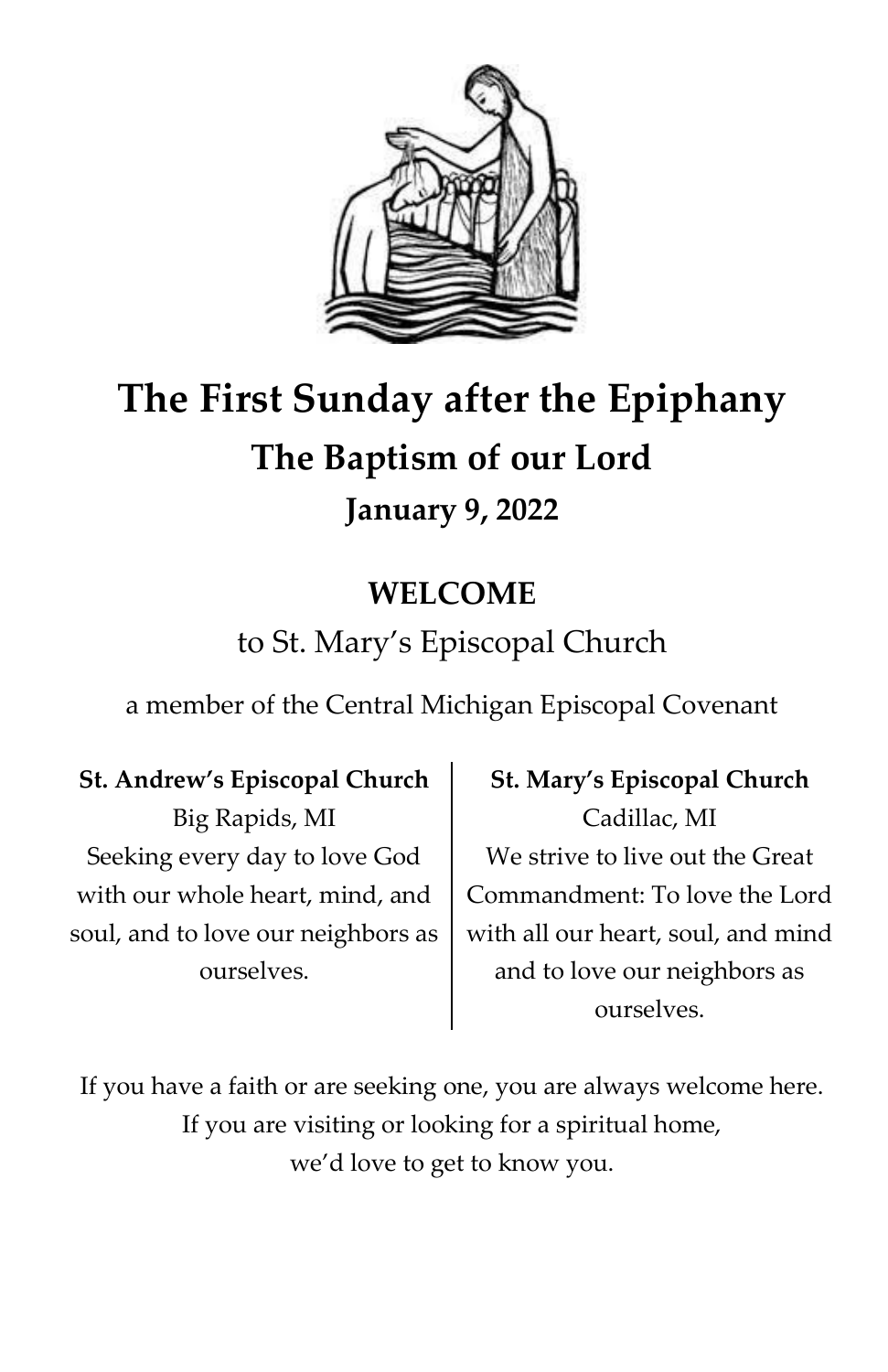# **MORNING PRAYER, RITE II**

## **Opening Sentence**

Officiant I will give you as a light to the nations, that my salvation may reach to the end of the earth. *Isaiah 49:6b*

### **Confession of Sin**

Officiant Let us confess our sins against God and our neighbor.

*All kneel as able. Silence may be kept.*

- **All Most merciful God, we confess that we have sinned against you in thought, word, and deed, by what we have done, and by what we have left undone. We have not loved you with our whole heart; we have not loved our neighbors as ourselves. We are truly sorry and we humbly repent. For the sake of your Son Jesus Christ, have mercy on us and forgive us; that we may delight in your will, and walk in your ways, to the glory of your Name. Amen.** Officiant Almighty God have mercy on us, forgive us all our
	- sins through our Lord Jesus Christ, strengthen us in all goodness, and by the power of the Holy Spirit keep us in eternal life. **Amen.**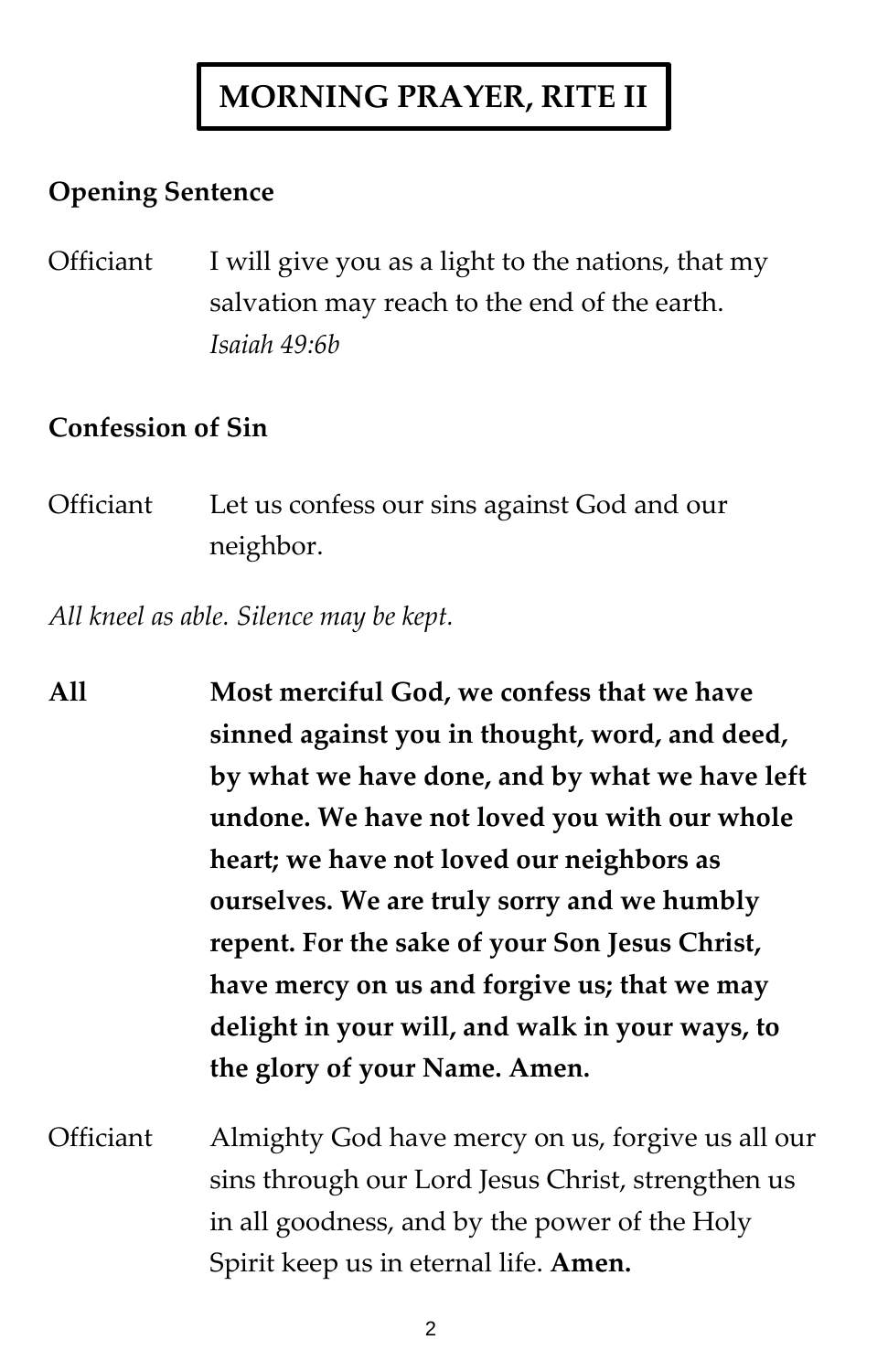## **The Invitatory and Psalter** *All stand as able.*

| Officiant             | Lord, open our lips.                                                                                                 |
|-----------------------|----------------------------------------------------------------------------------------------------------------------|
| People                | And our mouth shall proclaim your praise.                                                                            |
| All                   | Glory to the Father, and to the Son, and to the Holy                                                                 |
|                       | Spirit: as it was in the beginning, is now, and will                                                                 |
|                       | be for ever. Amen. Alleluia.                                                                                         |
| Jubilate              | Psalm 100                                                                                                            |
| A11                   | The Lord has shown forth his glory: Come let us<br>adore him.                                                        |
|                       | Be joyful in the Lord, all you lands; *<br>serve the Lord with gladness<br>and come before his presence with a song. |
|                       | Know this: The Lord himself is God; *                                                                                |
|                       | he himself has made us, and we are his;                                                                              |
|                       | we are his people and the sheep of his pasture.                                                                      |
|                       | Enter his gates with thanksgiving;                                                                                   |
|                       | go into his courts with praise; *                                                                                    |
|                       | give thanks to him and call upon his Name.                                                                           |
| For the Lord is good; |                                                                                                                      |
|                       | his mercy is everlasting; *                                                                                          |
|                       | and his faithfulness endures from age to age.                                                                        |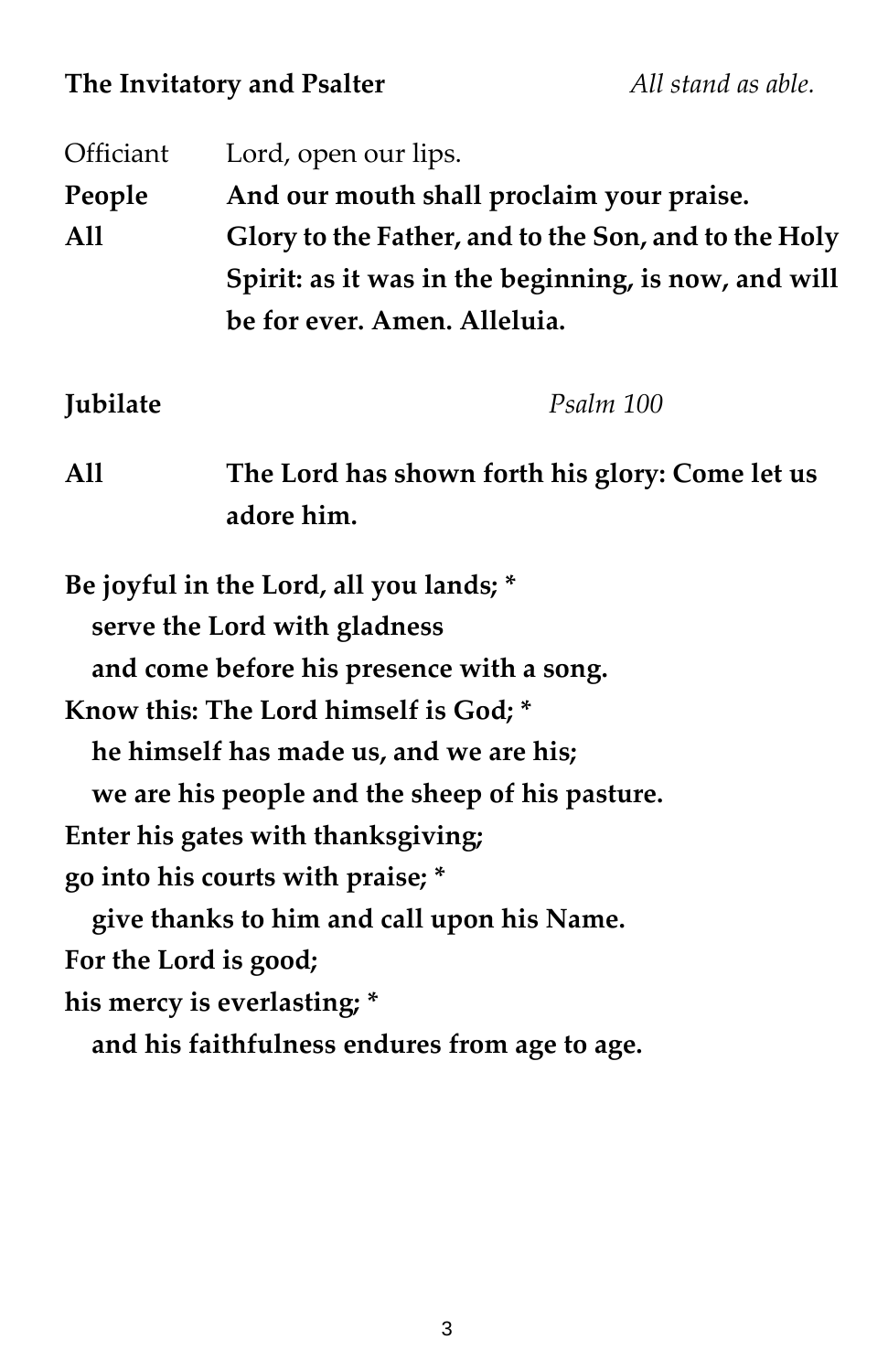## **The Psalm Psalm Psalm** 29

| $\mathbf{1}$ | Ascribe to the Lord, you gods, *                      |
|--------------|-------------------------------------------------------|
|              | ascribe to the Lord glory and strength.               |
| 2            | Ascribe to the Lord the glory due his Name; *         |
|              | worship the Lord in the beauty of holiness.           |
| 3            | The voice of the Lord is upon the waters;             |
|              | the God of glory thunders; *                          |
|              | the Lord is upon the mighty waters.                   |
| 4            | The voice of the Lord is a powerful voice; *          |
|              | the voice of the Lord is a voice of splendor.         |
| 5            | The voice of the Lord breaks the cedar trees; *       |
|              | the Lord breaks the cedars of Lebanon;                |
| 6            | He makes Lebanon skip like a calf, *                  |
|              | and Mount Hermon like a young wild ox.                |
| 7            | The voice of the Lord splits the flames of fire;      |
|              | the voice of the Lord shakes the wilderness; *        |
|              | the Lord shakes the wilderness of Kadesh.             |
| 8            | The voice of the Lord makes the oak trees writhe *    |
|              | and strips the forests bare.                          |
| 9            | And in the temple of the Lord *                       |
|              | all are crying, "Glory!"                              |
| 10           | The Lord sits enthroned above the flood; *            |
|              | the Lord sits enthroned as King for evermore.         |
| 11           | The Lord shall give strength to his people; *         |
|              | the Lord shall give his people the blessing of peace. |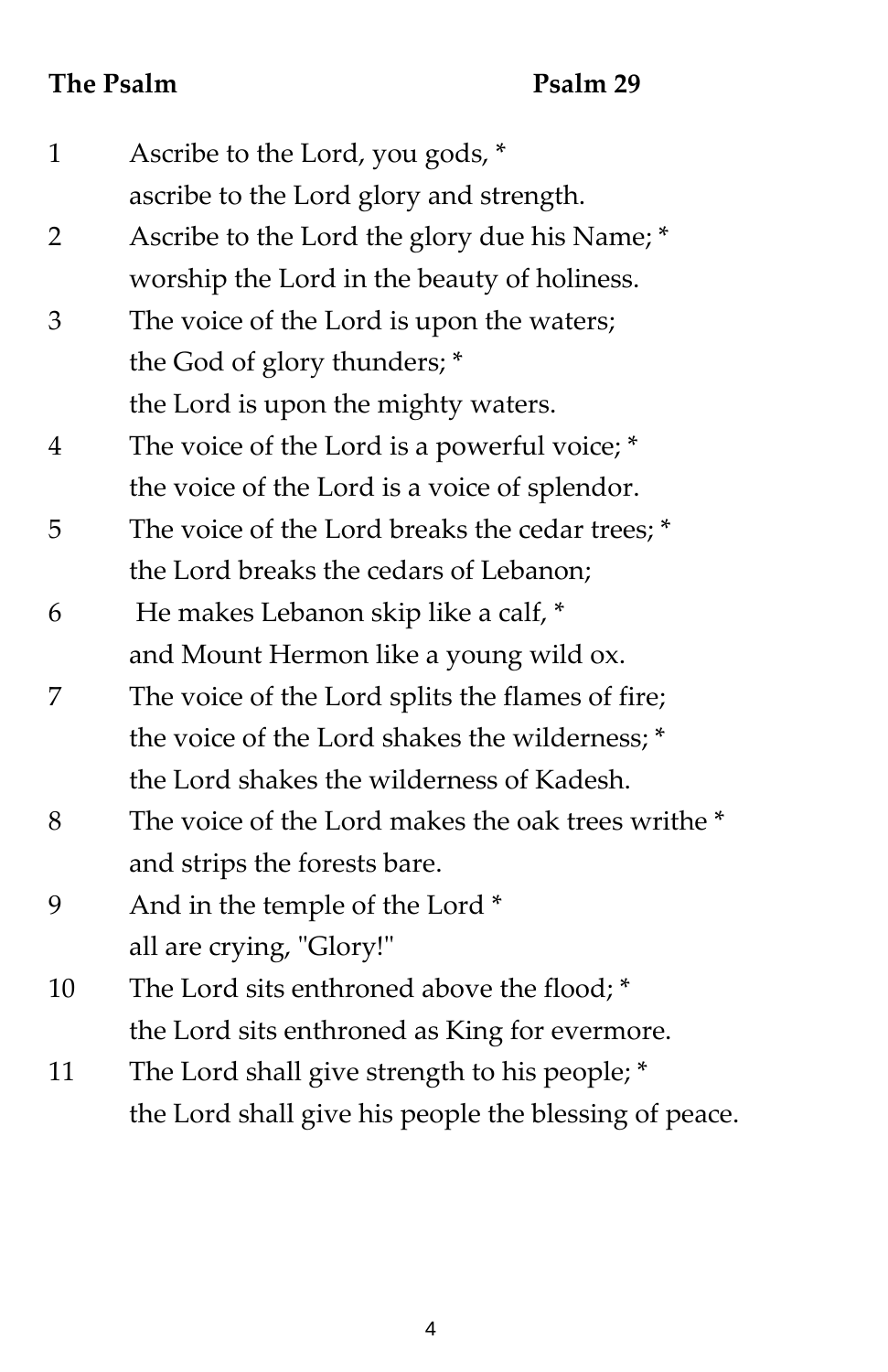#### **First Reading Isaiah 43:1-7**

Reader A reading from the book of Isaiah.

Thus says the Lord, he who created you, O Jacob, he who formed you, O Israel: Do not fear, for I have redeemed you; I have called you by name, you are mine. When you pass through the waters, I will be with you; and through the rivers, they shall not overwhelm you;

when you walk through fire you shall not be burned, and the flame shall not consume you. For I am the Lord your God, the Holy One of Israel, your Savior. I give Egypt as your ransom, Ethiopia and Seba in exchange for you. Because you are precious in my sight, and honored, and I love you, I give people in return for you, nations in exchange for your life. Do not fear, for I am with you; I will bring your offspring from the east, and from the west I will gather you; I will say to the north, "Give them up," and to the south, "Do not withhold; bring my sons from far away and my daughters from the end of the earth-- everyone who is called by my name, whom I created for my glory, whom I formed and made."

Reader The word of the Lord. **People Thanks be to God.** 

5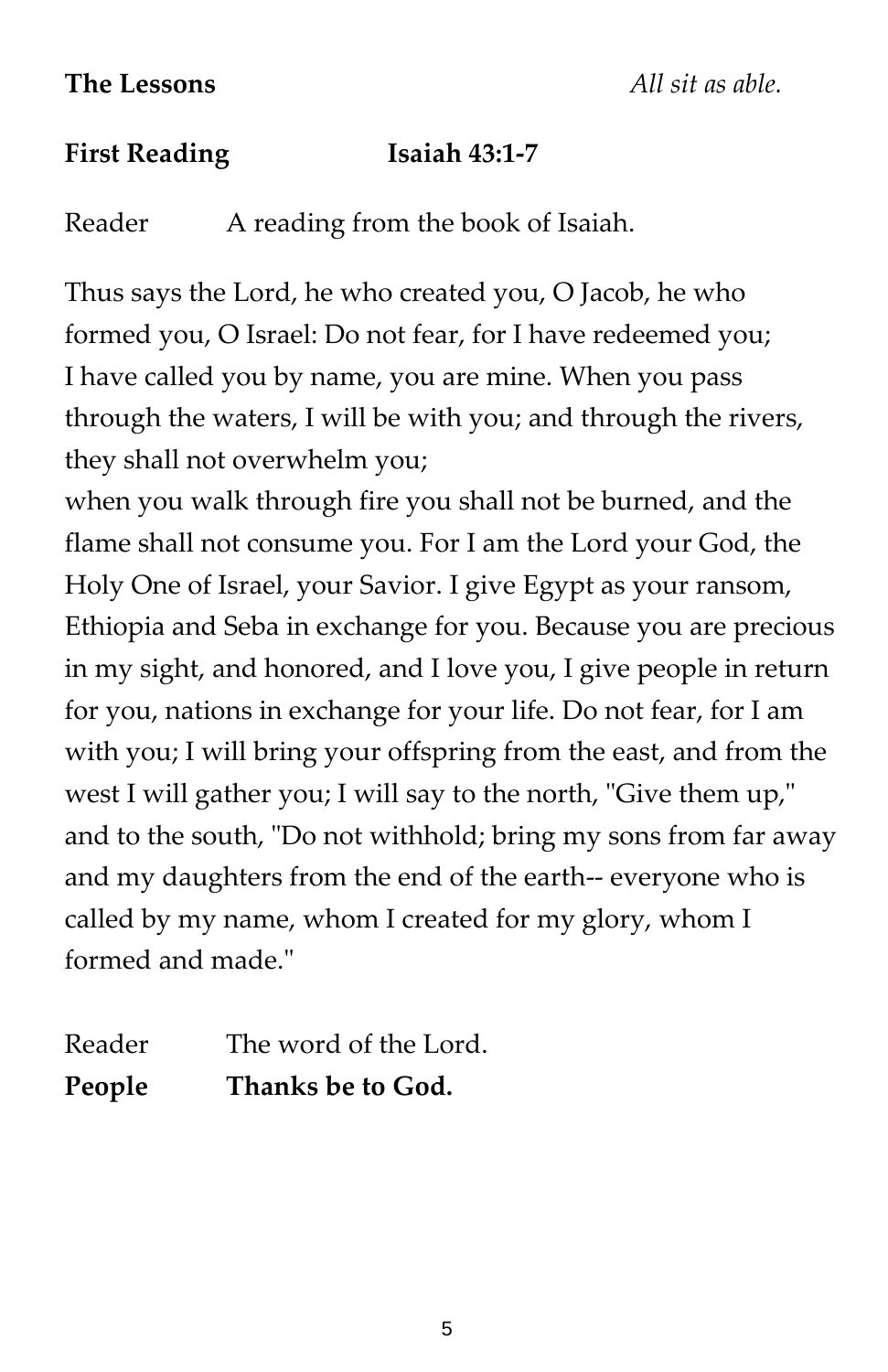**Arise, shine, for your light has come, \* and the glory of the Lord has dawned upon you. For behold, darkness covers the land; \* deep gloom enshrouds the peoples. But over you the Lord will rise, \* and his glory will appear upon you. Nations will stream to your light, \* and kings to the brightness of your dawning. Your gates will always be open; \* by day or night they will never be shut. They will call you, The City of the Lord, \* The Zion of the Holy One of Israel. Violence will no more be heard in your land, \* ruin or destruction within your borders. You will call your walls, Salvation, \* and all your portals, Praise. The sun will no more be your light by day; \* by night you will not need the brightness of the moon. The Lord will be your everlasting light, \* and your God will be your glory. Glory to the Father, and to the Son, and to the Holy Spirit: \* as it was in the beginning, is now, and will be for ever.** 

**Amen.**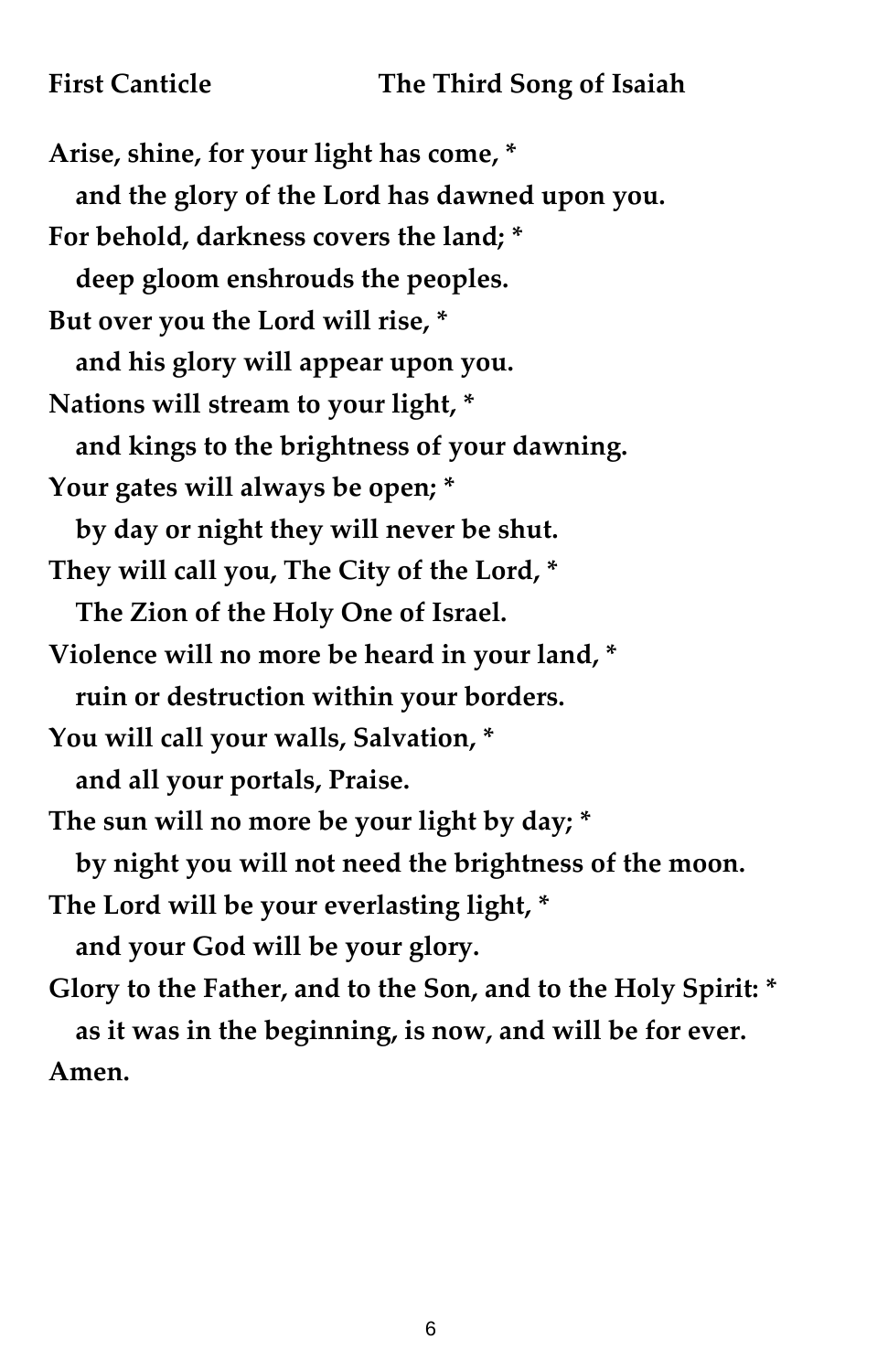#### **Second Reading Acts 8:14-17**

Reader A Reading from the Acts of the Apostles.

When the apostles at Jerusalem heard that Samaria had accepted the word of God, they sent Peter and John to them. The two went down and prayed for them that they might receive the Holy Spirit (for as yet the Spirit had not come upon any of them; they had only been baptized in the name of the Lord Jesus). Then Peter and John laid their hands on them, and they received the Holy Spirit.

Reader The word of the Lord. **People Thanks be to God.** 

**Second Canticle The Song of Simeon**

**Lord, you now have set your servant free \* to go in peace as you have promised; For these eyes of mine have seen the Savior, \* whom you have prepared for all the world to see: A Light to enlighten the nations, \* and the glory of your people Israel. Glory to the Father, and to the Son, and to the Holy Spirit: \* as it was in the beginning, is now, and will be for ever.** 

**Amen.**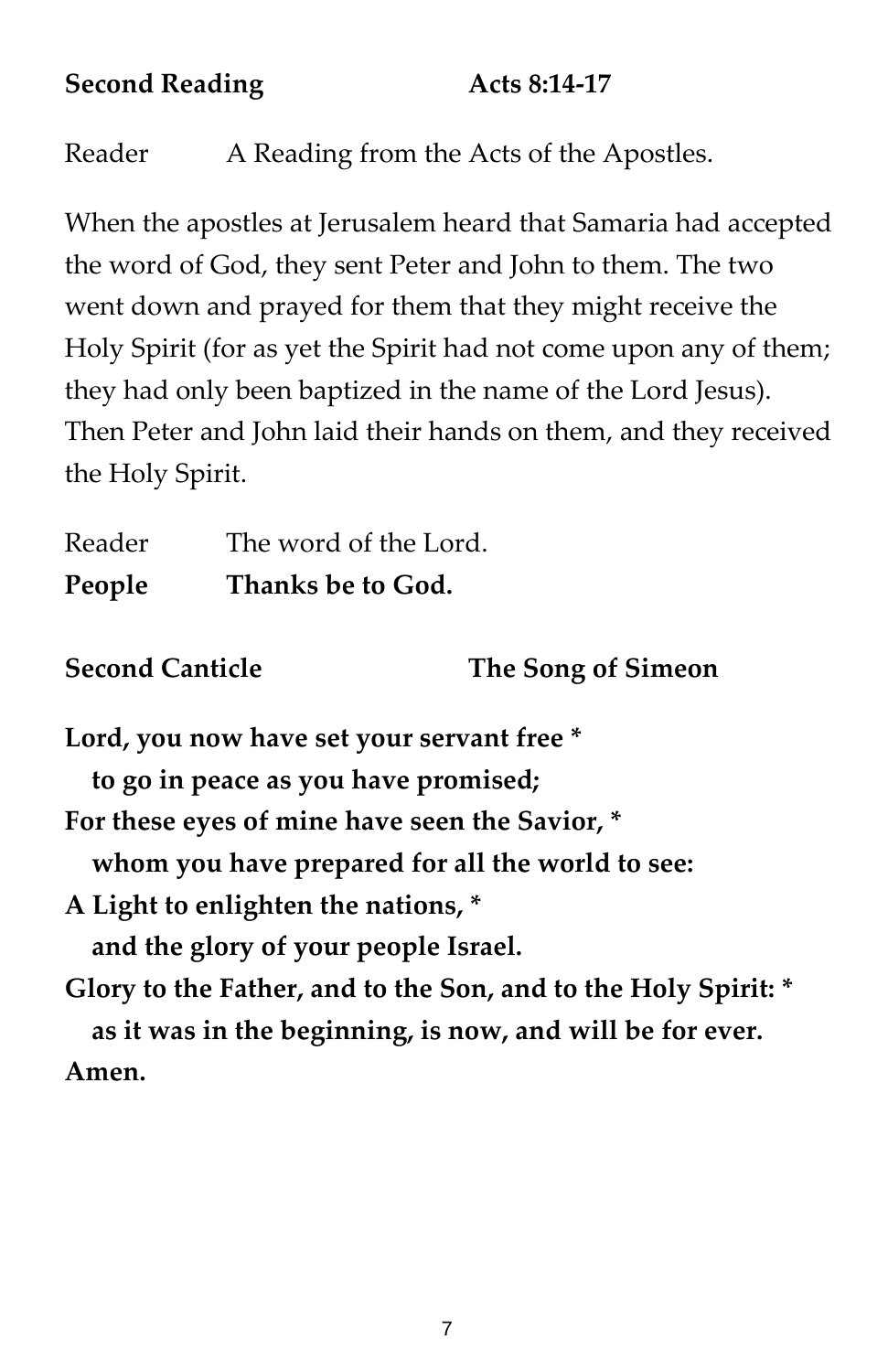Reader A reading from the Gospel of Luke.

As the people were filled with expectation, and all were questioning in their hearts concerning John, whether he might be the Messiah, John answered all of them by saying, "I baptize you with water; but one who is more powerful than I is coming; I am not worthy to untie the thong of his sandals. He will baptize you with the Holy Spirit and fire. His winnowing fork is in his hand, to clear his threshing floor and to gather the wheat into his granary; but the chaff he will burn with unquenchable fire." Now when all the people were baptized, and when Jesus also had been baptized and was praying, the heaven was opened, and the Holy Spirit descended upon him in bodily form like a dove. And a voice came from heaven, "You are my Son, the Beloved; with you I am well pleased."

| Reader | The word of the Lord. |
|--------|-----------------------|
| People | Thanks be to God.     |

**Third Canticle A Song to the Lamb**

**Splendor and honor and kingly power \* are yours by right, O Lord our God, For you created everything that is, \* and by your will they were created and have their being; And yours by right, O Lamb that was slain, \* for with your blood you have redeemed for God, From every family, language, people, and nation, \***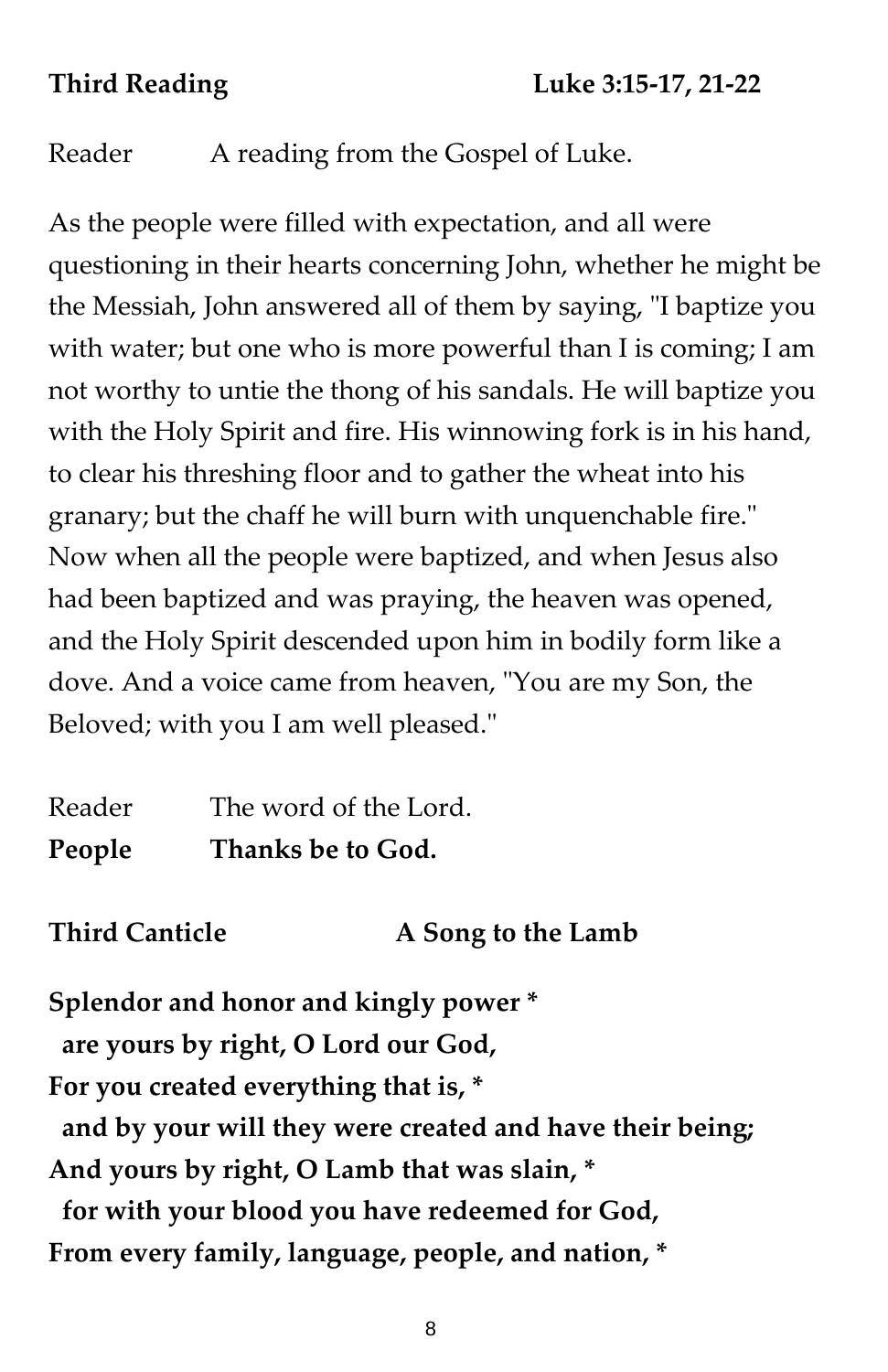**a kingdom of priests to serve our God. And so, to him who sits upon the throne, \* and to Christ the Lamb, Be worship and praise, dominion and splendor, \* for ever and for evermore.**

**Reflection** *The reflection may be a time of silence, a homily, or reading of a devotional text, story, or poem.*

**The Apostles' Creed** *Said by all, standing as able.*

**I believe in God, the Father almighty, creator of heaven and earth; I believe in Jesus Christ, his only Son, our Lord. He was conceived by the power of the Holy Spirit and born of the Virgin Mary. He suffered under Pontius Pilate, was crucified, died, and was buried. He descended to the dead. On the third day he rose again. He ascended into heaven, and is seated at the right hand of the Father. He will come again to judge the living and the dead. I believe in the Holy Spirit, the holy catholic Church, the communion of saints, the forgiveness of sins the resurrection of the body,**

 **and the life everlasting. Amen.**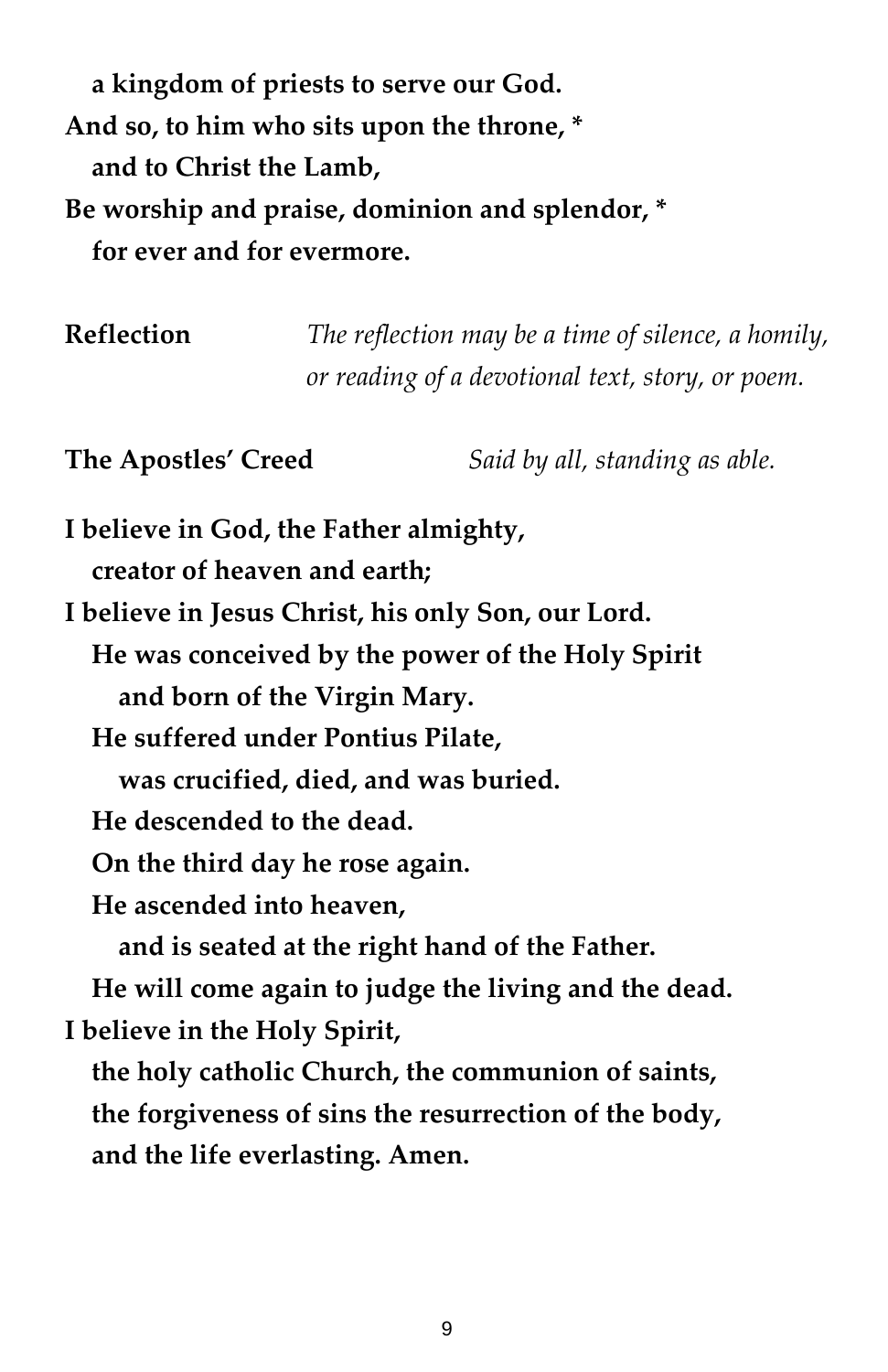## **The Prayers**

|           | The people stand or kneel as able. |
|-----------|------------------------------------|
| Officiant | The Lord be with you.              |
| People    | And also with you.                 |
| Officiant | Let us pray.                       |

**Our Father, who art in heaven, hallowed be thy Name, thy kingdom come, thy will be done, on earth as it is in heaven. Give us this day our daily bread. And forgive us our trespasses, as we forgive those who trespass against us. And lead us not into temptation, but deliver us from evil. For thine is the kingdom, and the power, and the glory, for ever and ever. Amen.**

## **Suffrages A**

| Officiant | Show us your mercy, O Lord;                   |
|-----------|-----------------------------------------------|
| People    | And grant us your salvation.                  |
| Officiant | Clothe your ministers with righteousness;     |
| People    | Let your people sing with joy.                |
| Officiant | Give peace, O Lord, in all the world;         |
| People    | For only in you can we live in safety.        |
| Officiant | Lord, keep this nation under your care;       |
| People    | And guide us in the way of justice and truth. |
| Officiant | Let your way be known upon earth;             |
| People    | Your saving health among all nations.         |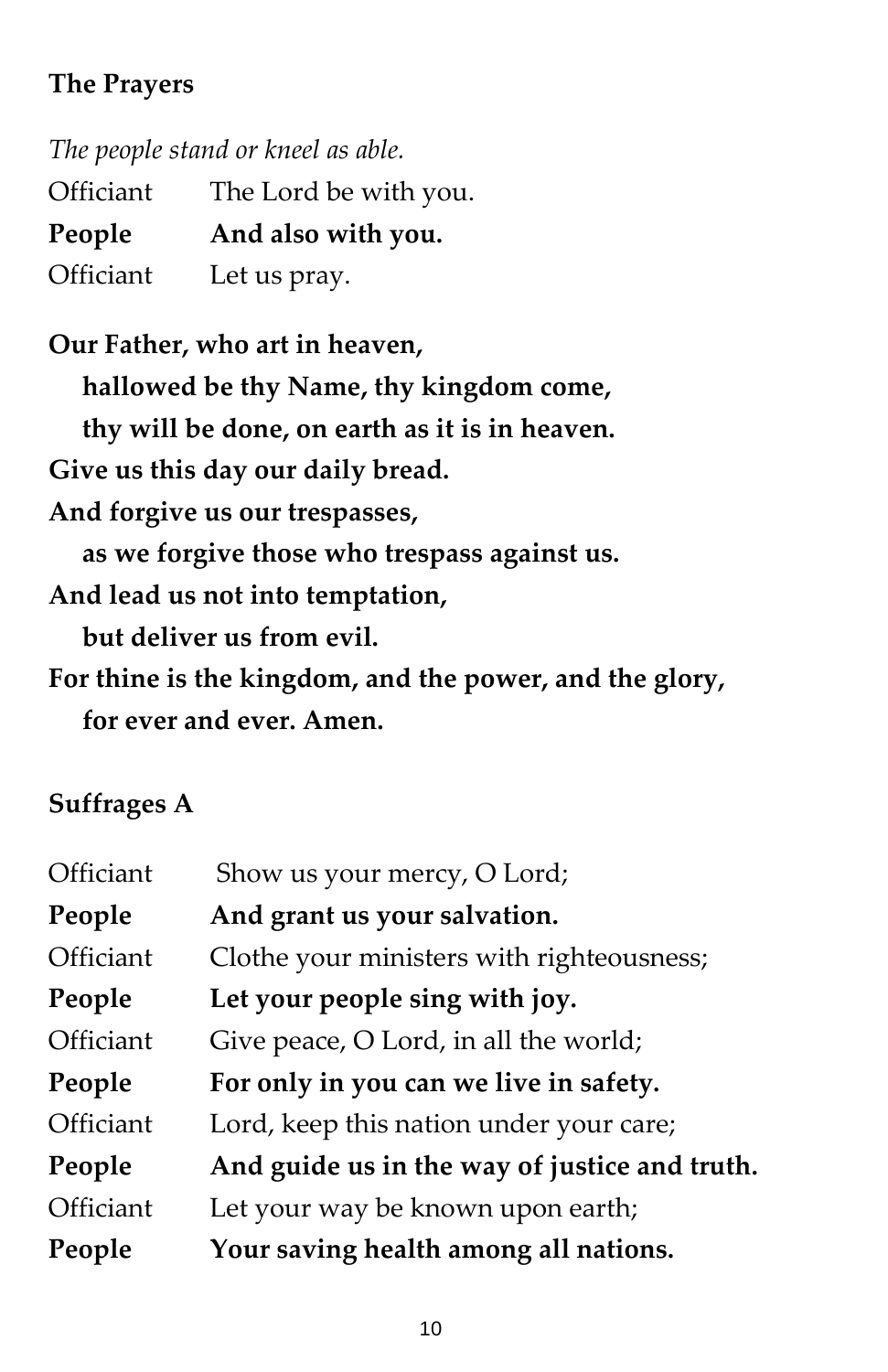| People    | And sustain us with your Holy Spirit.    |
|-----------|------------------------------------------|
| Officiant | Create in us clean hearts, O God;        |
| People    | Nor the hope of the poor be taken away.  |
| Officiant | Let not the needy, O Lord, be forgotten; |

#### **The Collect of the Day**

Officiant Father in heaven, who at the baptism of Jesus in the River Jordan proclaimed him your beloved Son and anointed him with the Holy Spirit: Grant that all who are baptized into his Name may keep the covenant they have made, and boldly confess him as Lord and Savior; who with you and the Holy Spirit lives and reigns, one God, in glory everlasting. **Amen***.*

#### **The Prayers of the People**

Intercessor The Lord shall give us the blessings of strength and peace. Beloved of God, let us pray, "Walk with us through the waters, O God; **walk with us through the fire.**"

> Deliver your Church, O God, from fear. Strengthen those you have redeemed by your presence. Give us all the courage to keep our baptismal promises. We pray for Michael, our Presiding Bishop; Prince, our Bishop Provisional-elect, the Standing Committees of Eastern and Western Michigan; Anne, our Canon Missioner; Radha, our Rector; our Central Michigan Episcopal Covenant;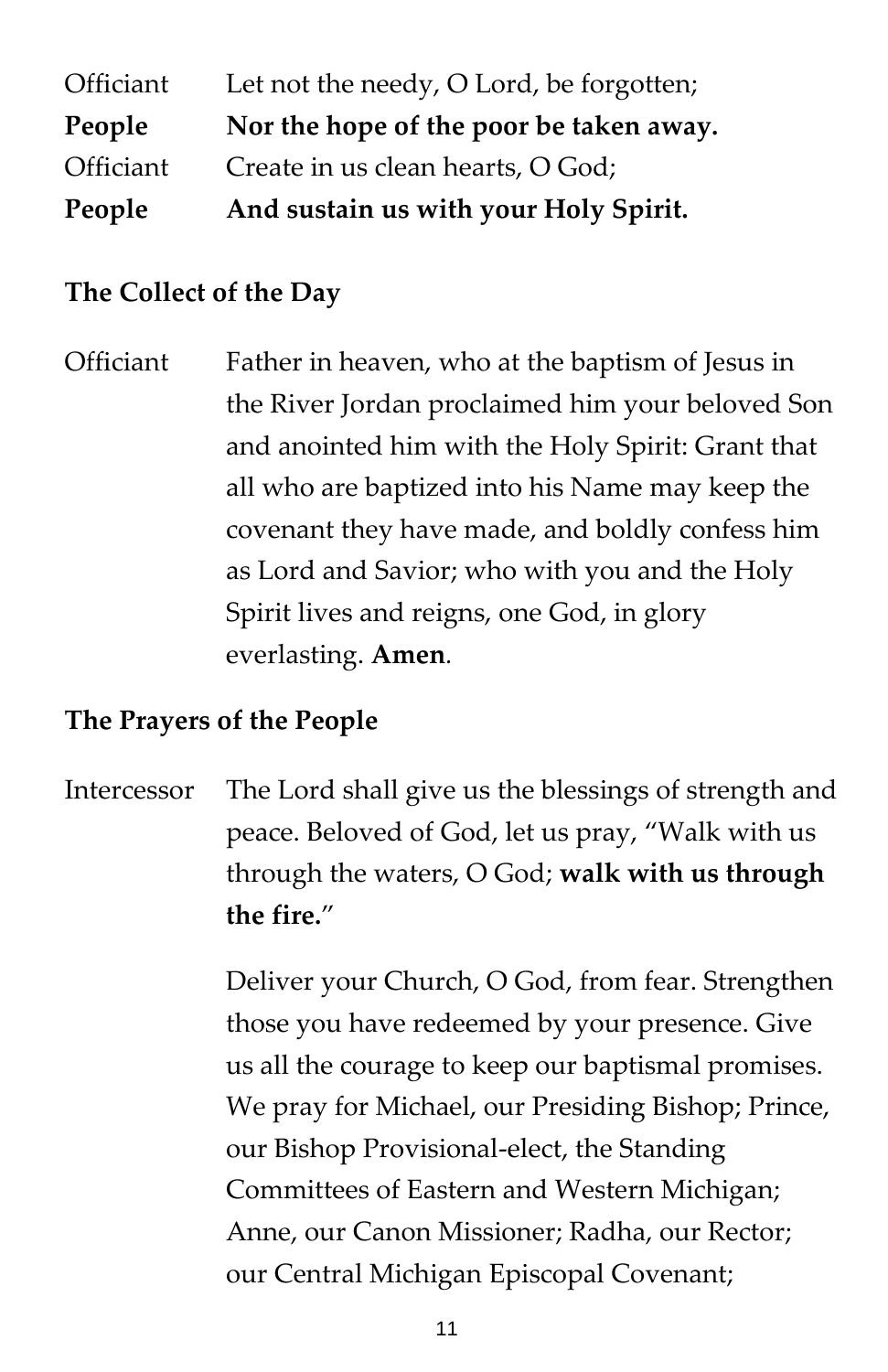|             | St. Mark's, Atlanta - Joe, Senior Warden                                  |
|-------------|---------------------------------------------------------------------------|
|             | Holy Trinity, Wyoming - Mike, Priest                                      |
|             | We pray for all those in our diocese discerning calls                     |
|             | to ministry, both lay and ordained. In particular,                        |
|             | we pray for those in our dioceses preparing for the                       |
|             | Sacred Order of Priests, including Alicia, Joe,                           |
|             | Natalie, Alex, Derek, Rebecca, Matt, Joanna, Kurt,                        |
|             | and Anne Marie. We pray also for those in our                             |
|             | dioceses preparing for the Sacred Order of                                |
|             | Deacons, including: Joy, Trish, Mark, Jim, and                            |
|             | Linda. We remember with gratitude the retired                             |
|             | clergy of the diocese.                                                    |
|             | And for bishops and other ministers. Silence                              |
|             | Walk with us through the waters, O God;                                   |
|             |                                                                           |
| People      | Walk with us through the fire.                                            |
| Intercessor | O God, you have blessed us to be members of your                          |
|             | household. Strengthen the unity of the Church---                          |
|             | those serving you in the east, west, north and<br>south. Silence          |
|             |                                                                           |
| People      | Walk with us through the waters, O God;<br>Walk with us through the fire. |
| Intercessor | Your power, O God, is evident in the mysteries of                         |
|             | our universe. By water and your Holy Spirit you                           |
|             | have made us new people. We give you thanks and<br>praise. Silence        |
|             | Walk with us through the waters, O God;                                   |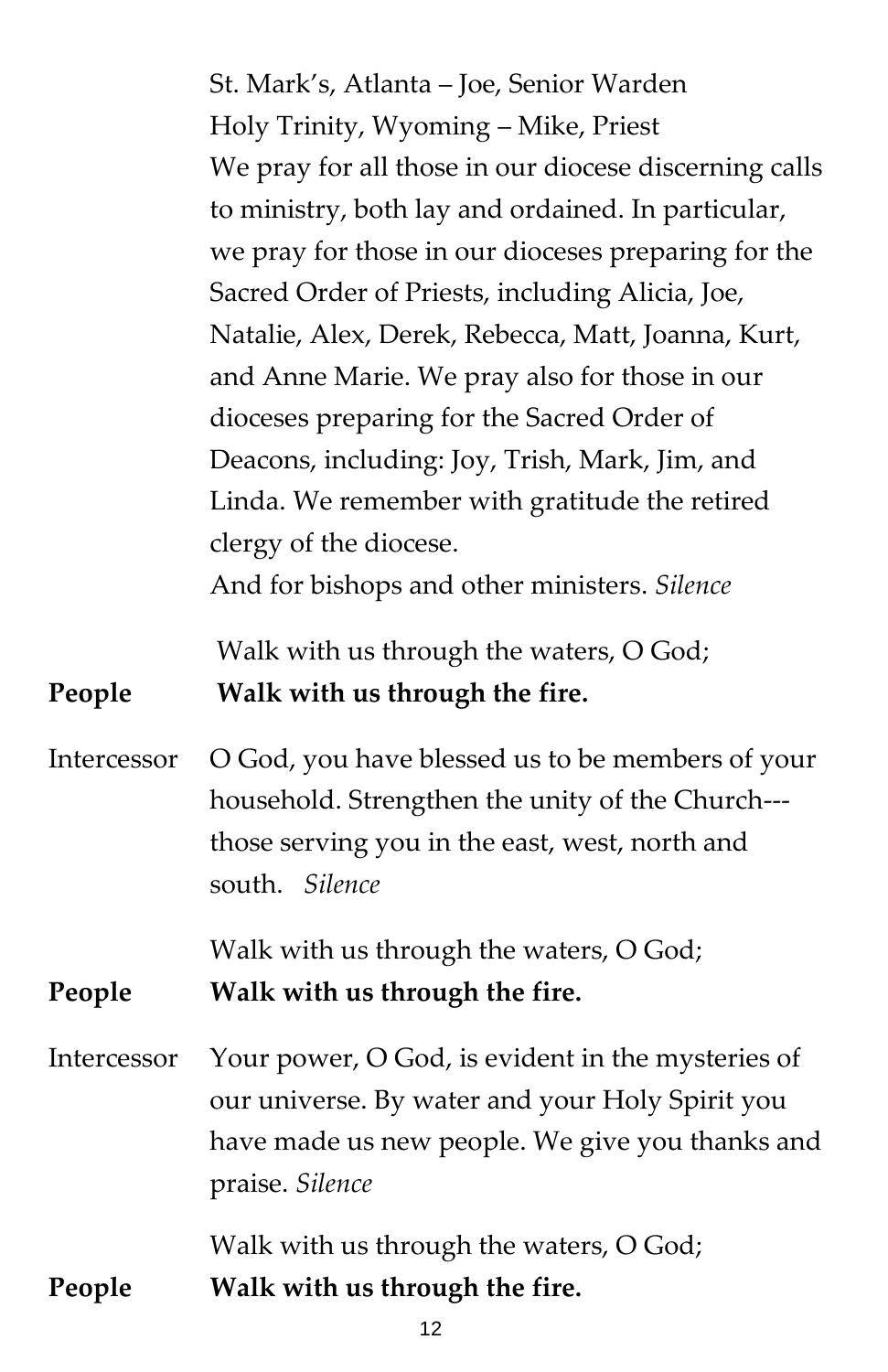| Intercessor | Break down the walls of division in our city and<br>our nation. Bring us together as one human family,<br>formed and made by your great hands.                                                                       |
|-------------|----------------------------------------------------------------------------------------------------------------------------------------------------------------------------------------------------------------------|
|             | We pray for those in positions of authority in our<br>country and in the world, especially Joe, our<br>president; Gretchen our govenor; Carla, our mayor.<br><b>Silence</b>                                          |
| People      | Walk with us through the waters, O God;<br>Walk with us through the fire.                                                                                                                                            |
| Intercessor | Heal and comfort your beloved children, O God.<br>Be with the needy in their trials. May they know<br>that they are precious in your sight.                                                                          |
|             | We pray for those in the St. Mary's circle of prayer:<br>Tom, Mike, John, Erika, Penney, Keith, Mike,<br>George, Barb, Jim, Barbaranne, Lori, Deliah, Renee,<br>Linda, Val;                                          |
|             | For those in the St. Andrew's circle of prayer:<br>Doug, Marty & Rachel, Patsy, Michelle, Richard,<br>Eileen, Ryan, Jim, Wahl & Rees Family, Beth;                                                                   |
|             | And for our family and friends in the armed forces<br>and who are first responders: Richard, Corey,<br>Matt, Teylor, Tony, Kim, Drew, Jon, Eli, Richard,<br>Tony; And for all those we name at this time.<br>Silence |
| People      | Walk with us through the waters, O God;<br>Walk with us through the fire.                                                                                                                                            |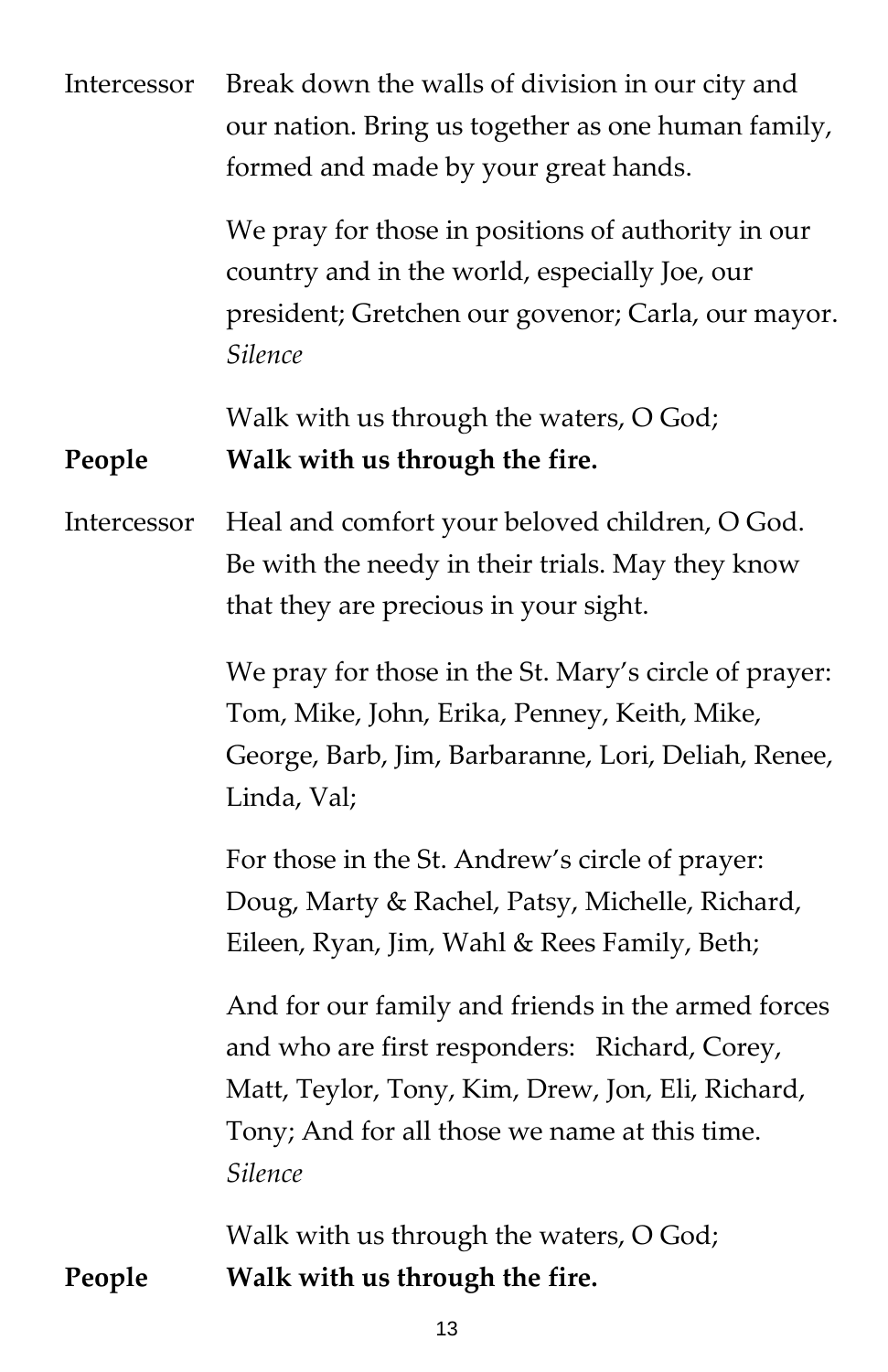| Intercessor | Heavenly Parent, you have accepted us as your        |
|-------------|------------------------------------------------------|
|             | children. You have made us heirs with Christ. In     |
|             | your great mercy, receive us, and all who have       |
|             | died, into glory everlasting. Silence                |
|             | Walk with us through the waters, O God;              |
| People      | Walk with us through the fire.                       |
| Officiant   | All these things we have spoken, and those which     |
|             | we name in the silence of our hearts, we pray in the |
|             | name of Jesus Christ our Lord who with you and       |
|             | the Holy Spirit are one God, forever and ever.       |
|             | Amen.                                                |

#### **The General Thanksgiving**

**All Almighty God, Father of all mercies, we your unworthy servants give you humble thanks for all your goodness and loving-kindness to us and to all whom you have made. We bless you for our creation, preservation, and all the blessings of this life; but above all for your immeasurable love in the redemption of the world by our Lord Jesus Christ; for the means of grace, and for the hope of glory. And, we pray, give us such an awareness of your mercies, that with truly thankful hearts we may show forth your praise, not only with our lips, but in our lives, by giving up our selves to your service, and by walking before you in holiness and righteousness all our days; through Jesus Christ our Lord, to whom, with you and the Holy Spirit, be honor and glory throughout all ages. Amen.**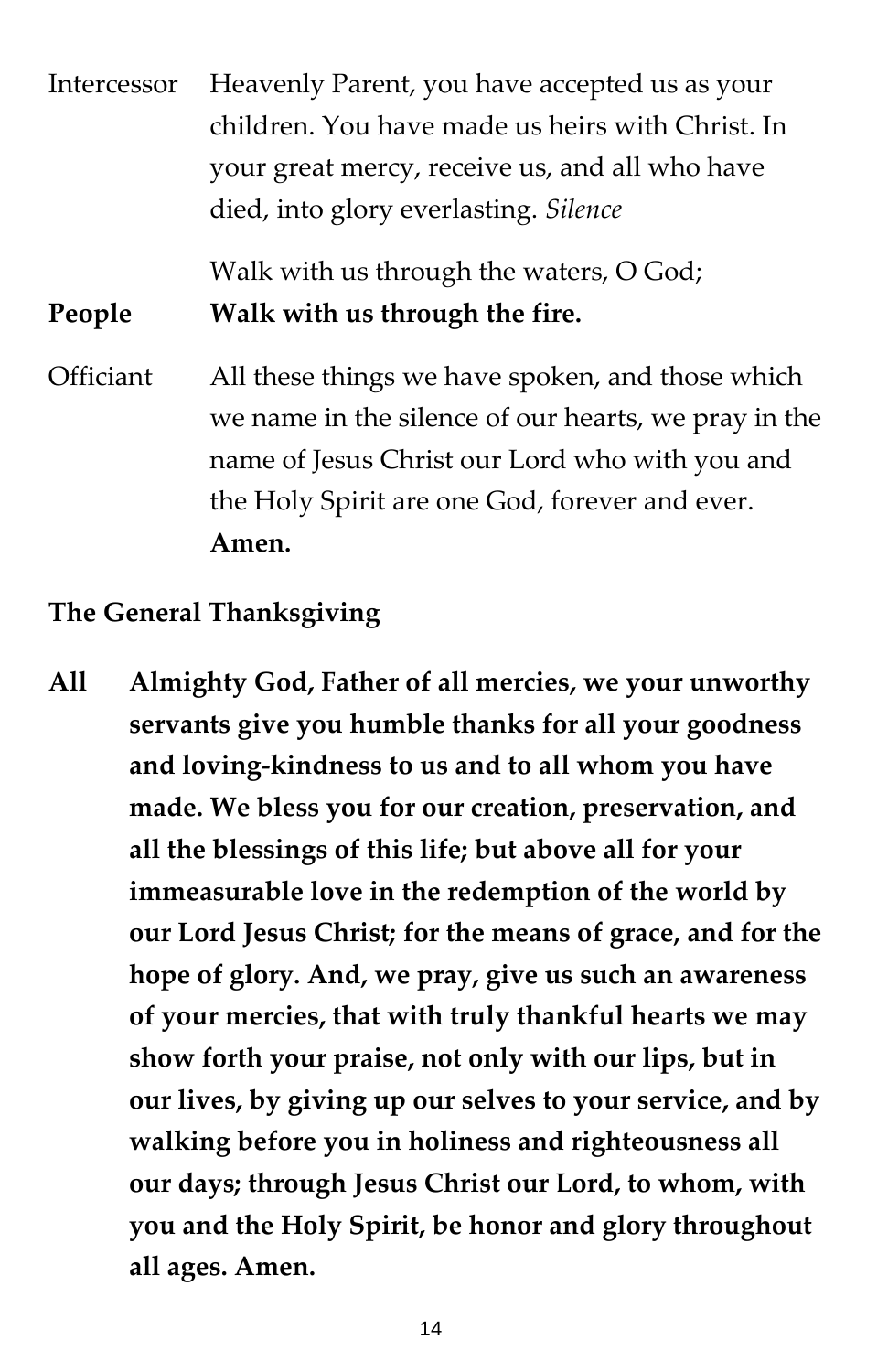### **The Celebration of Special Days and Announcements**

#### **Dismissal and Concluding Sentence**

| Officiant | Let us bless the Lord                              |
|-----------|----------------------------------------------------|
| People    | Thanks be to God.                                  |
|           | Alleluia. Alleluia. Amen. Amen.                    |
| Officiant | May the God of hope fill us with all joy and peace |
|           | in believing through the power of the Holy         |
|           | Spirit. Amen. Romans 15:13                         |

#### **The Episcopal Diocese of Western Michigan**

1815 Hall St SE #200, Grand Rapids, MI 49506 (616) 319-2006 | www.edwm.org

#### **The Rev. Canon Anne Hallmark**

Canon Missioner for the Northern Region ahallmark@edwm.org

#### **Central Michigan Episcopal Covenant**

Member Churches: St. Andrew's Episcopal Church St. Mary's Episcopal Church www.cmecovenant.org